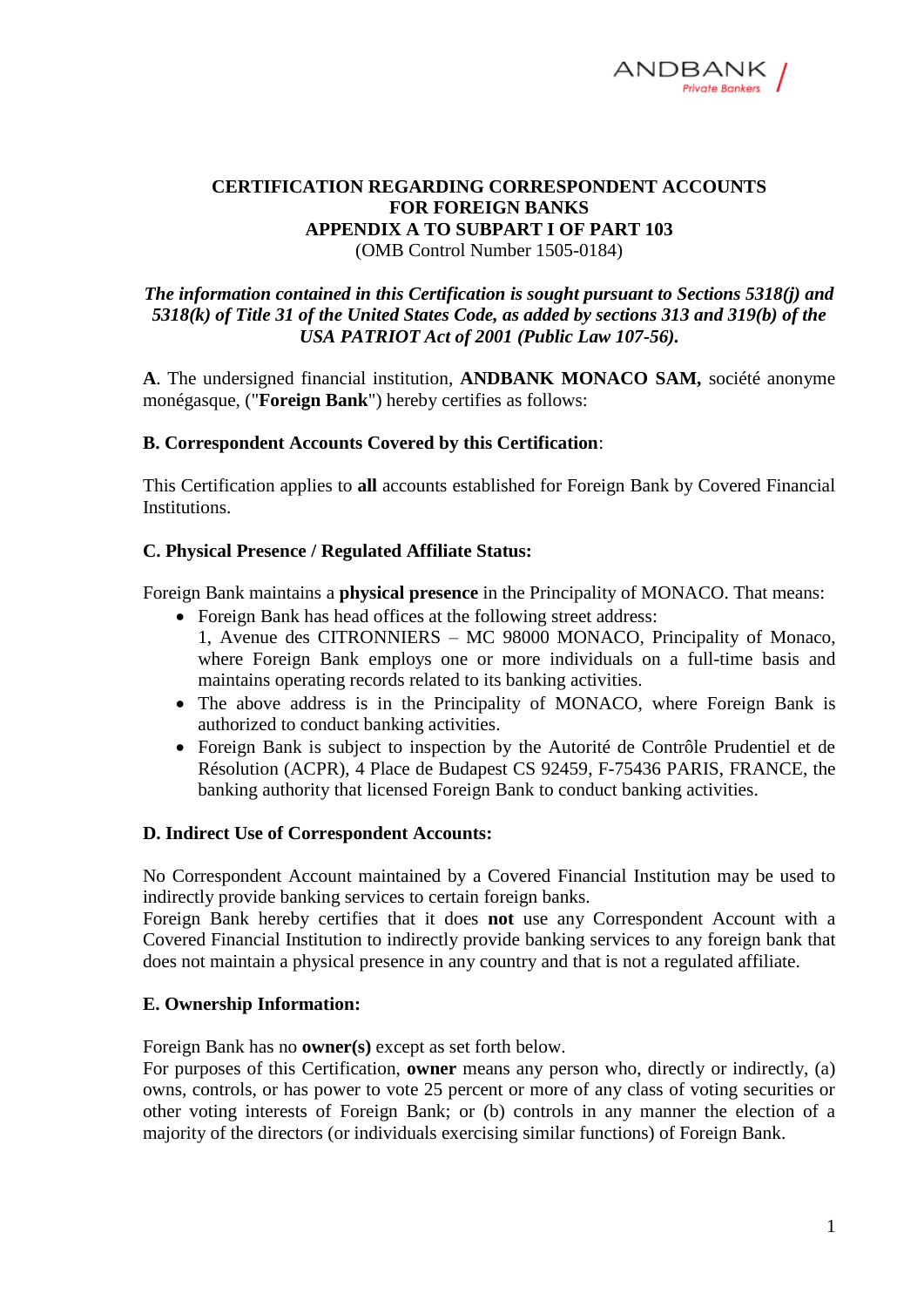

For purposes of this Certification, (i) **person** means any individual, bank, corporation, partnership, limited liability company or any other legal entity; (ii) **voting securities or other voting interests** means securities or other interests that entitle the holder to vote for or select directors (or individuals exercising similar functions); and (iii) members of the same family shall be considered one **person**.

| <b>Name</b>                                                                                                                                                                                                                                                                                                                                                    | <b>Address</b>                                                                                 |
|----------------------------------------------------------------------------------------------------------------------------------------------------------------------------------------------------------------------------------------------------------------------------------------------------------------------------------------------------------------|------------------------------------------------------------------------------------------------|
| 1. Direct owner $(95\%)$ :                                                                                                                                                                                                                                                                                                                                     | C/Manuel Cerqueda i Escaler, 6                                                                 |
| ANDORRA BANC AGRICOL REIG                                                                                                                                                                                                                                                                                                                                      | AD700 Escaldes-Engordany, Andorra                                                              |
| SA (Andorra)                                                                                                                                                                                                                                                                                                                                                   | Principality of Andorra                                                                        |
| 2. Indirect owners $> 25\%$ :                                                                                                                                                                                                                                                                                                                                  |                                                                                                |
| 2.1. CERQUEDA DONADEU S.A.<br>(CERQUEDA Family).                                                                                                                                                                                                                                                                                                               | C/Manuel Cerqueda i Escaler, 6<br>AD700 Escaldes-Engordany, Andorra<br>Principality of Andorra |
| 2.2. REIG FINANCES S.A.U.                                                                                                                                                                                                                                                                                                                                      | C/Manuel Cerqueda i Escaler, 6                                                                 |
| (RIBAS Family) of which:                                                                                                                                                                                                                                                                                                                                       | AD700 Escaldes-Engordany, Andorra                                                              |
| 2.2.1. REIG PATRIMONIA S.A.                                                                                                                                                                                                                                                                                                                                    | Principality of Andorra                                                                        |
|                                                                                                                                                                                                                                                                                                                                                                |                                                                                                |
| 3. Family Members                                                                                                                                                                                                                                                                                                                                              |                                                                                                |
| <b>Family 1:</b><br><b>Dolors DONADEU CASTANY</b><br>Manel CERQUEDA DONADEU<br>Manel CERQUEDA DIEZ<br>Cristina CERQUEDA DIEZ<br>Teo CERQUEDA ROMERO<br>Valentina CERQUEDA ROMERO<br>Family 2:<br><b>Roser DURO RIBO</b><br><b>Oriol RIBAS DURO</b><br><b>Oscar RIBAS DURO</b><br><b>Roser RIBAS DURO</b><br>Deborah RIBAS DURO<br>Anna Diriana COROMINAS RIBAS | C/Manuel Cerqueda i Escaler, 6<br>AD700 Escaldes-Engordany, Andorra<br>Principality of Andorra |

#### **F. Process Agent:**

The following individual or entity: CT Corporation System, New York City, is a resident of the United States at the following street address:

111, 8th Avenue, 13th Floor, New York, NY 10011, Tel nr. 212-894-8940, Fax nr. 212-590- 9180, **and** is authorized to accept service of legal process on behalf of Foreign Bank from the Secretary of the Treasury or the Attorney General of the United States pursuant to Section 5318(k) of title 31, United States Code.